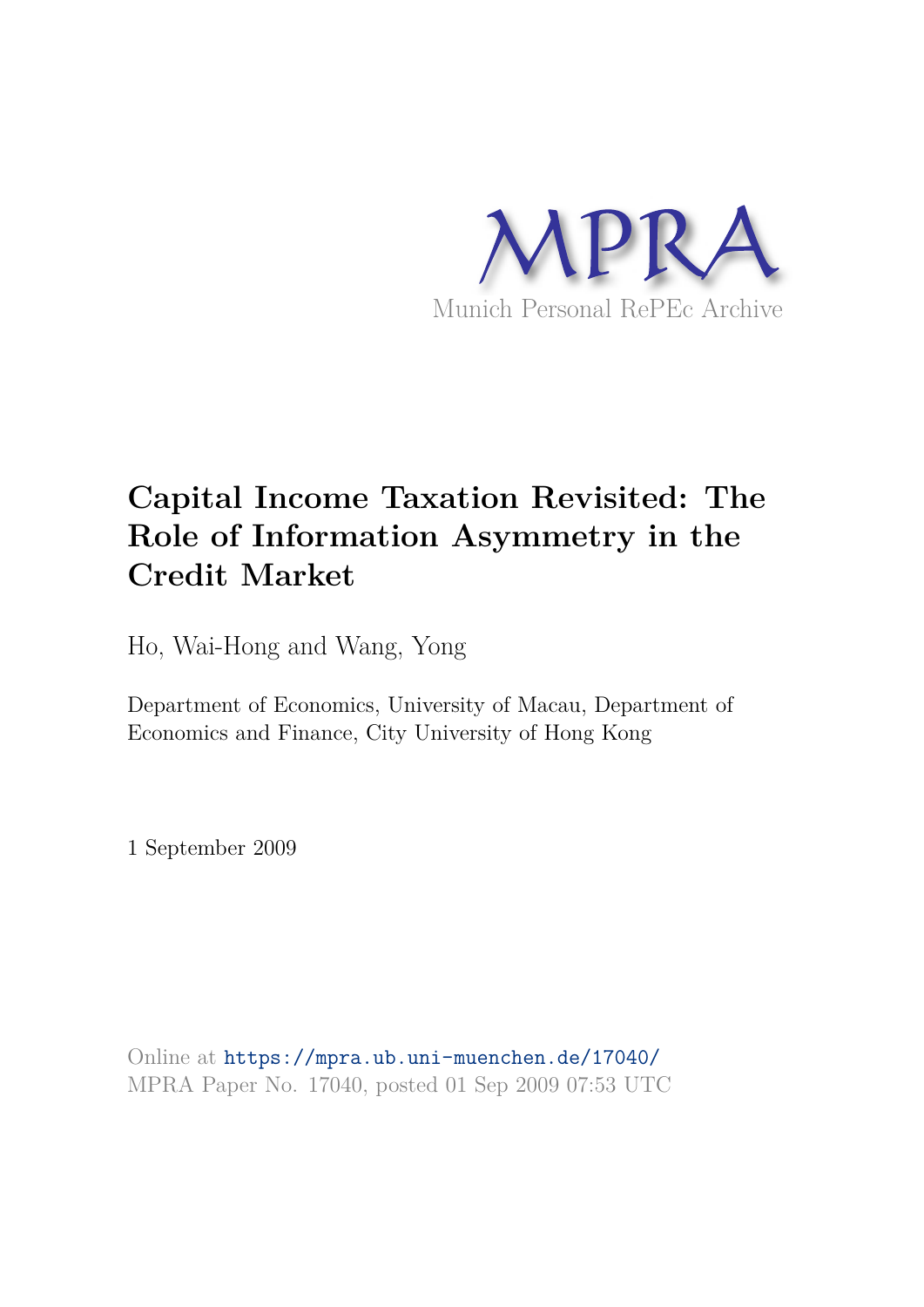# Capital Income Taxation Revisited: The Role of Information Asymmetry in the Credit Market

Wai-Hong Ho<sup>\*</sup>

and

Yong Wang #

August 2009

# Abstract

This paper reexamines the issue of optimal capital income taxation in an endogenous growth model with overlapping generations. By assuming costly state verification for capital producing projects, we show that the presence of the information asymmetry creates inefficiency in the credit market by driving a wedge between the rate of interest and the rate of transformation. In this context, we further show that capital income taxation worsens the credit market distortions and, subsequently, induces greater adverse effects on growth and welfare. Taken together, our analysis suggests that the presence of informational frictions in the credit market introduces a rationale for more conservative taxation on capital income from both growth and welfare perspectives.

JEL Classification: D82, H21, O41

 $\overline{a}$ 

Keywords: Capital income taxation; Asymmetric information; Economic growth

<sup>∗</sup> Department of Economics, University of Macau, Taipa, Macau SAR, China. Telephone: (853) 83978469; Fax: (853) 28838312; E-mail address: whho@umac.mo.

<sup>#</sup> Department of Economics and Finance, City University of Hong Kong, 83 Tat Chee Avenue, Kowloon, Hong Kong SAR, China. Telephone: (852) 2788-7286; Fax: (852) 2788-7968; E-mail address: efywang@cityu.edu.hk.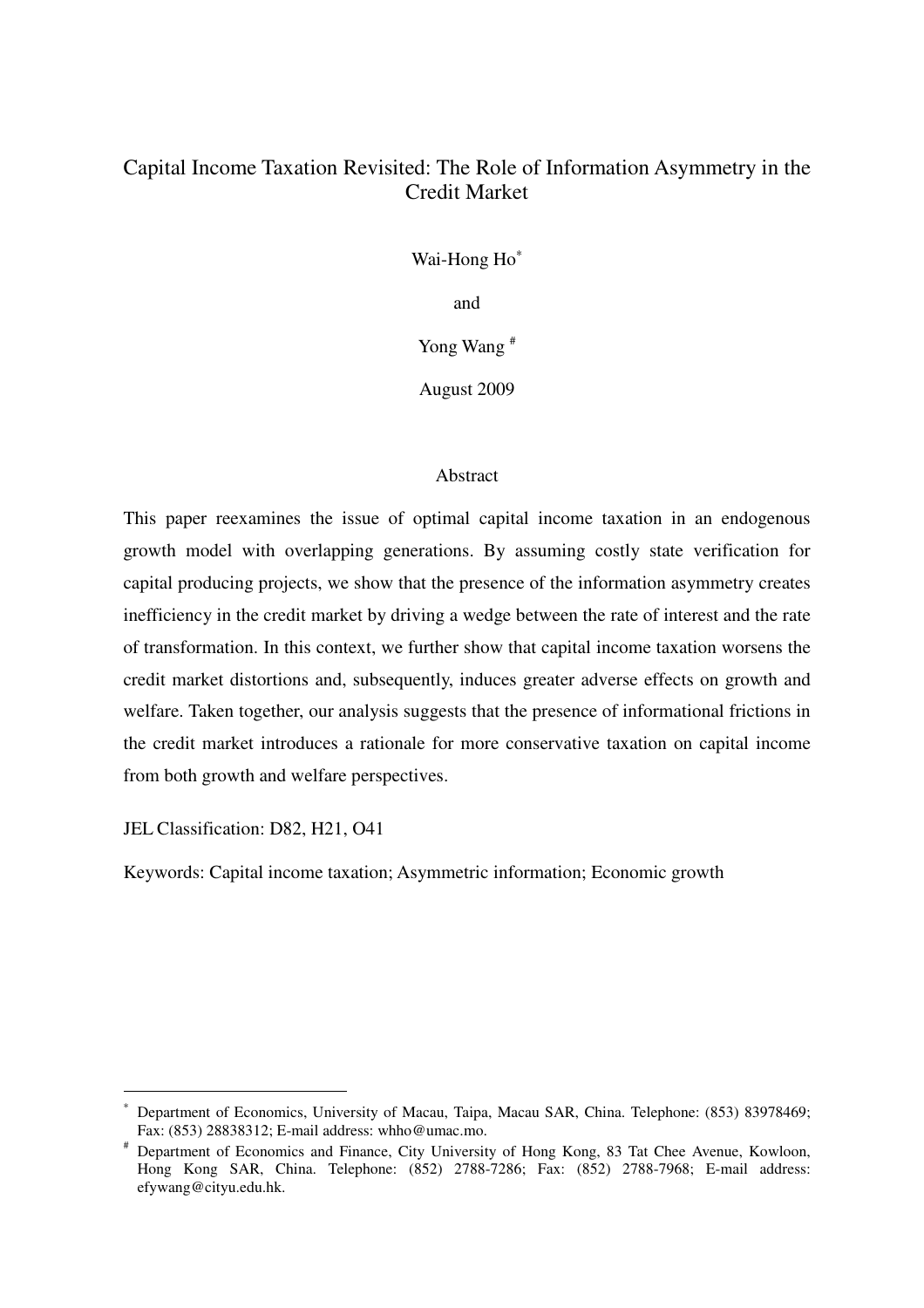### I. Introduction

 $\overline{a}$ 

 The issue of optimal capital income taxation has long been a focal point of the public finance literature. Despite the extensive studies by many authors, the final verdict on this issue appears to still remain elusive. In the context of economic growth, on the one hand, a preponderant body of work has emerged in support of a zero or low taxation on capital income. For example, Chamley (1986) and Judd (1985) provide some pioneering studies in which the optimal tax on capital income is shown to be zero in the standard Ramsey-type growth model, thus shifting any burden of taxation towards labor.<sup>1</sup> However, others have argued in overlapping generations models that taxation on capital income can potentially result in higher amounts of savings and investment (see, for example, Uhlig and Yanagawa 1996 and Caballé  $1998$ ).<sup>2</sup> These almost diametrically opposing results on capital income taxation seem to have arrived from the different modeling assumptions regarding the life-cycle considerations of agents in different models.

 Within the overlapping-generations framework with finitely-lived agents, individuals need to save when they are young for their retirement consumption when they are old. This life-cycle consideration is, however, absent in the infinitely-lived agents framework of the Ramsey-type, where individuals are effectively always young since they live forever. In a standard overlapping-generations model, there are two competing effects of capital taxation on growth via savings. First, an increase in capital income taxation alleviates the need for labor income taxation and thus shifts income from the second period towards the first period in an individual's life-time (after-tax) income profile, resulting in more savings by the young for retirement purposes. Second, higher capital income taxation leads to lower returns on investment, and thus dampens agents' incentives to save. Provided that the interest elasticity of savings (or equivalently, the elasticity of intertemporal substitution) is sufficiently low – an assumption that accords well with many empirical estimates in the literature – raising capital income taxation will result in higher savings and hence faster growth. Therefore, the growth-maximizing taxation policy in this case is to set the tax rate on capital be as high as possible. In contrast, the absence of life-cycle considerations of

<sup>1</sup> When this line of enquiry is extended to the context of endogenous growth where both physical capital and human capital (labor) are reproducible factors, the literature shows that in general taxation on both capital and labor income reduces long-run growth (see, for instance, Lucas 1990; Rebelo 1991; Pecorino 1993; Jones et al. 1997; and Milesi-Ferretti and Roubini 1998).

<sup>&</sup>lt;sup>2</sup> These studies consider an overlapping-generations model in which government taxes both capital and labor income to support a constant public spending share of output, show that increasing the tax rate on capital income leads to higher economic growth under plausible parameterizations. In line with this result, Jones and Manuelli (1992) also find that a policy of income redistribution from the old to the young, which is akin to raising tax on capital, can increase growth.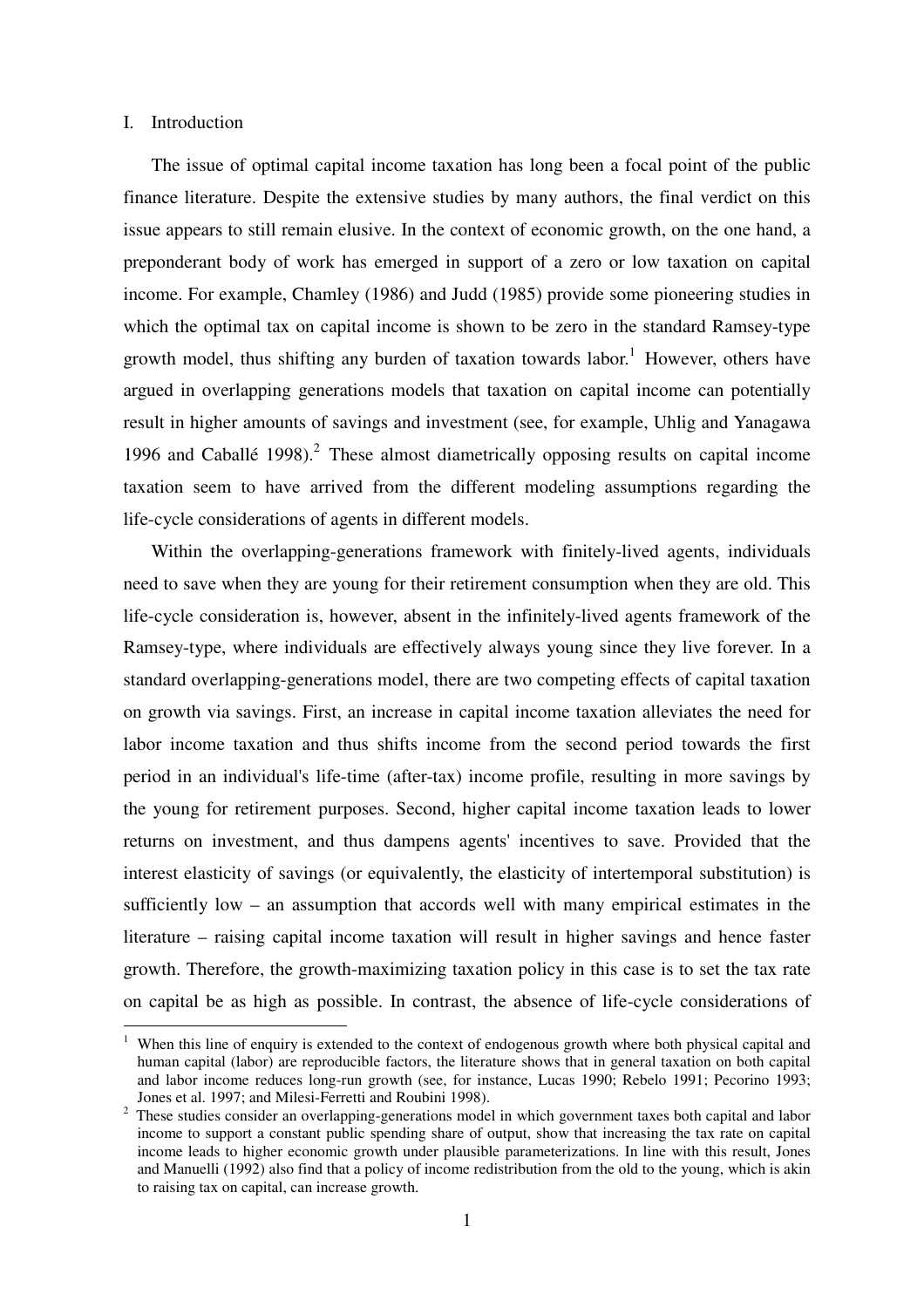saving for retirement when agents are young, as in the infinitely-lived-agents framework, renders the first positive effect of capital taxation inoperative and hence implies that capital taxation only discourages savings, investment and growth.

 In a recent paper, Ho and Wang (2007) consider an overlapping-generations model in which capital accumulation is subject to the adverse selection problem in the credit market. It was shown that, when the risk types of borrowers for capital-producing projects are unknown to lenders, capital taxation worsens the adverse selection problem and introduces an additional negative effect on growth. Consequently, it was found that the growth rate is not monotonically increasing with the tax rate on capital income, even under the assumption of zero interest-rate elasticity of savings. This suggests that, comparing to the results established in Uhlig and Yanagawa (1996) and Caballé (1998), the optimal taxation on capital is not to set it as high as possible.

 The primary objective in the present paper is to reexamine the issue of optimal taxation on capital (versus taxation on labor) when physical capital is produced by risky projects which are partially financed externally through a credit market with asymmetric information between borrowers and lenders. Unlike in Ho and Wang (2007), where the adverse selection type of asymmetric information is considered, in the present model the source of information asymmetry stems from the privately observed project returns and the costly state verification by others. Since many different kinds of informational frictions are likely to be present in the real-life credit market, the relevance of the previous study would be rather limited unless its implications are proved to be robust to different specifications of informational structure. In the current setup, the costly state verification by lenders drives a wedge between the (expected) interest rates on loans and the opportunity cost of funds, as the equilibrium loan contracts require a positive probability of verification by lenders in order to maintain the incentive compatibility condition. This credit market inefficiency creates an adverse effect on capital formation, growth, and welfare, that is absent in the benchmark economy with full information. Furthermore, in contrast with Ho and Wang (2007) where the working population is comprised of only lenders, the present paper assumes that both lenders and borrowers are endowed with labor. In such a case, while borrowers can use their own wage income as internal funds for their investment projects, they also borrow externally from lenders (their wage income) through the credit market, at a higher cost due to informational frictions. As the co-existence of internal and external finance is a rather common feature of loan markets, the current setup thus brings an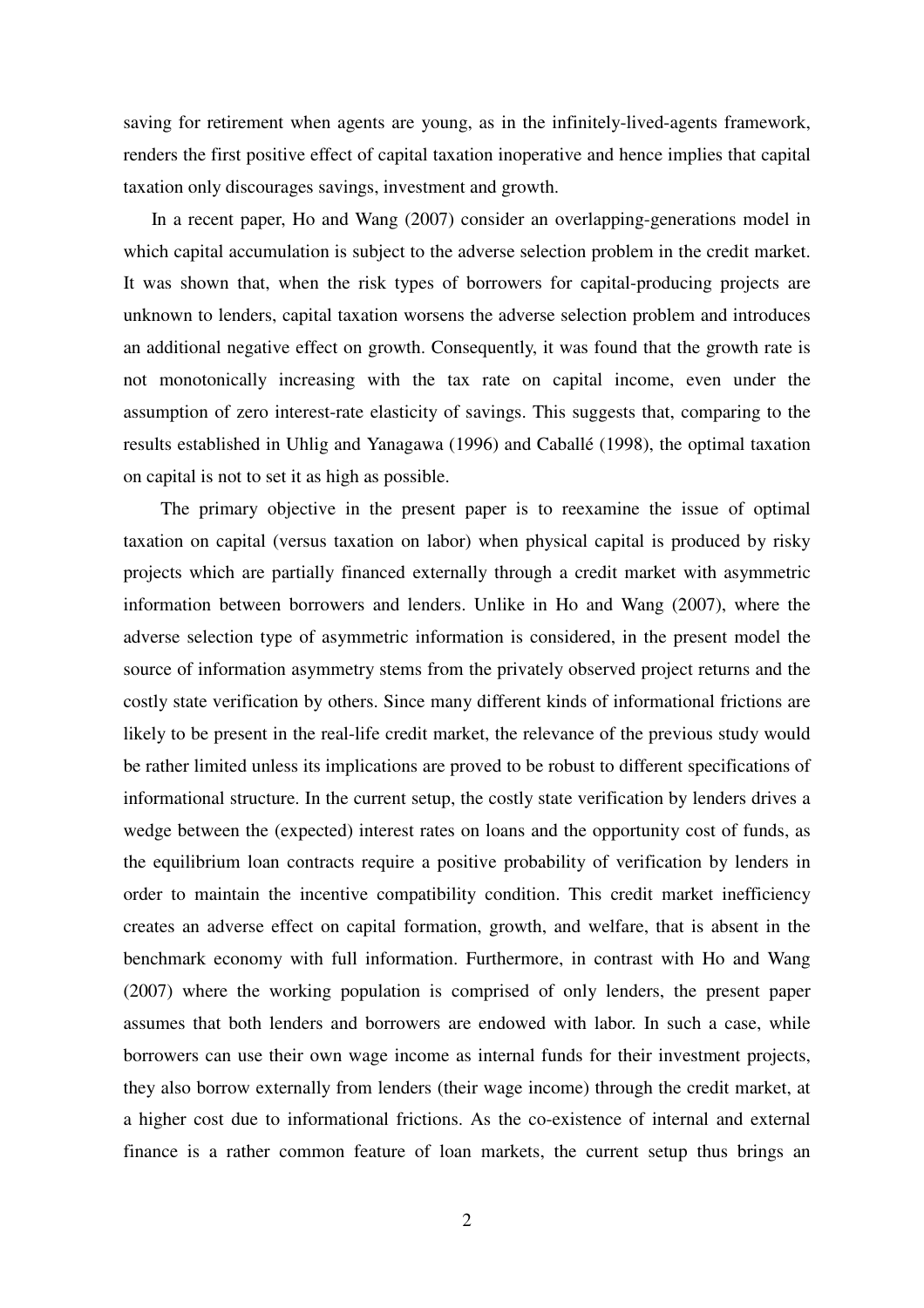additional dimension of realism to the model. $3$ 

 $\overline{a}$ 

 Our main findings are as follows. First of all, we show that higher capital income taxation leads to a higher probability of verification in equilibrium. This result arises because increasing tax on capital income skews the incentives of a borrower toward "under reporting," rendering more frequent verification necessary to keep the borrowers' incentive compatibility constraint binding. Thus, since verification is costly, capital income taxation generates an extra adverse effect on capital accumulation and growth. Assuming that government collects tax revenues from both capital and labor incomes, the credit market distortions induced by capital income taxation will tilt the optimal taxation policy in favor of a lower (higher) tax rate on capital (labor) income in the growth maximization calculus. Specifically, we find that both the optimal tax rate on capital income and the optimal growth rate in the economy are negatively related to the severity of asymmetric information in the credit market. Furthermore, the relationship between the optimal auditing probability and the severity of asymmetric information is also negative. Finally, our welfare analysis reveals that the welfare-maximizing tax rate on capital is even smaller than its growth-maximizing counterpart, and is also deceasing in the severity of the credit market friction.

 The current paper is also related to the following studies. Contrary to many standard results, Yakita (2003) argues in an endogenous growth model with overlapping generations that the inability of accumulating human capital in the last period of an individual's life renders a positive relationship between labor income taxation and growth.<sup>4</sup> In a partial equilibrium analysis, Jacobs and Bovenberg (2004) examines factor income taxation in an overlapping generations model with endogenous human capital and shows that positive (possibly significant) taxation on capital will be optimal in order to alleviate the distortionary effect of wage taxation on human capital formation. In a Ramsey model with formal and informal sectors, Penalosa and Turnovsky (2005) shows that capital should be

<sup>&</sup>lt;sup>3</sup> We follow Bernake and Gerter (1989) modeling borrowers' wage income as the source of internal funds. In Joydeep (1998), however, internal funds take the form of bequests transferred from old borrowers to their off-springs.

<sup>&</sup>lt;sup>4</sup> When the cost of human capital investment takes the form of foregone wages as in Yakita (2003), a typical result in the infinite horizon framework is that labor income taxation does not affect long-run growth as it affects both the benefit and cost of human capital formation by the same proportion (see, e.g., Milesi-Ferretti and Roubini 1998). In the framework with overlapping generations, the positive growth effect of wage tax obtained in this paper also runs contrary to those established in Uhlig and Yanagawa (1996) and Caballé (1998). The difference arises because the wage tax here also serves as a means of redistributing labor income from the old to the young, so that labor income taxation in this paper in fact works in favor of, instead of against, the young generation and hence leads to more savings (physical capital) as well as more time spent in accumulating human capital by the young.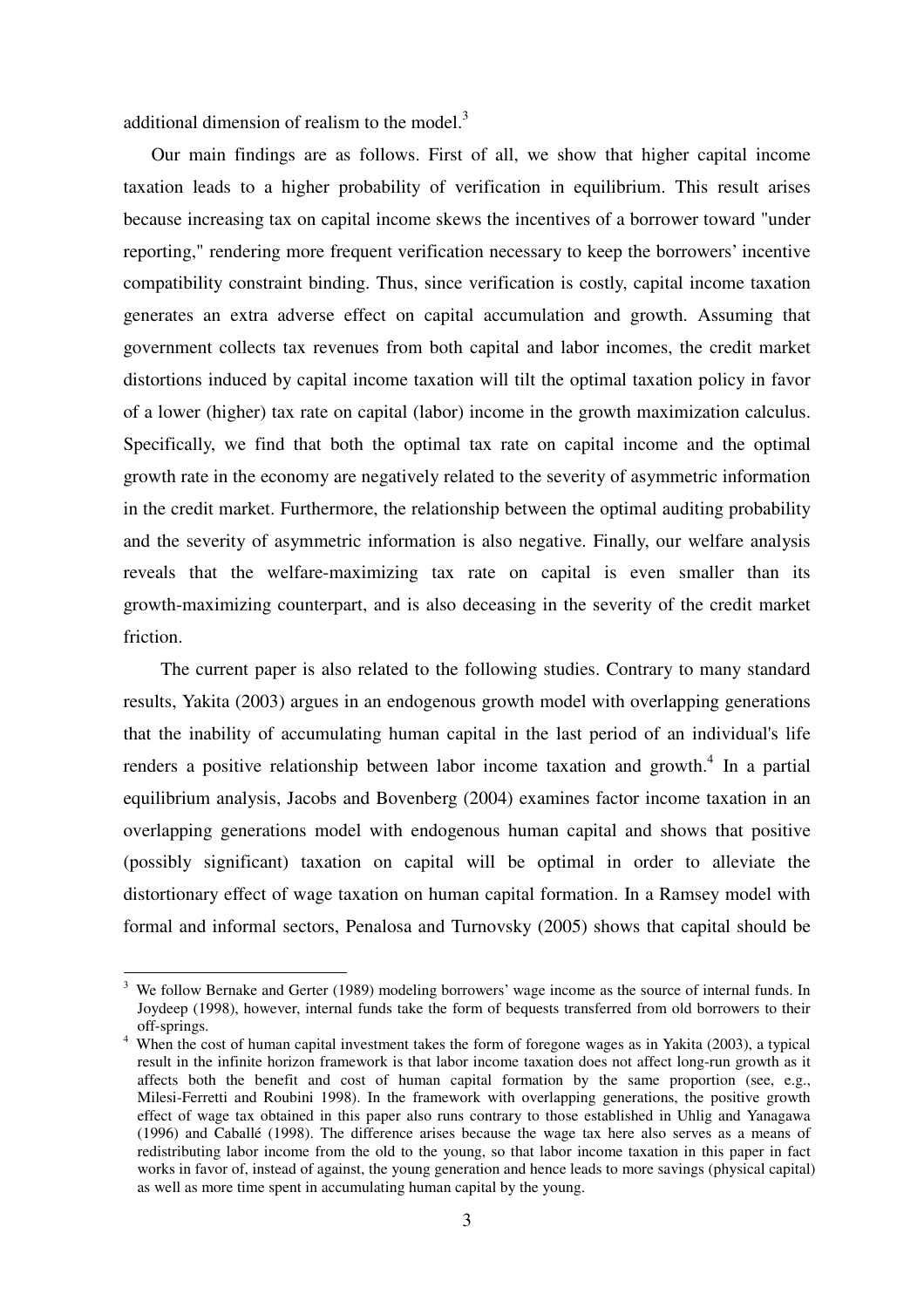taxed at least as heavily as labor to minimize the distortion in allocation of factors across sectors. By considering an infinite-horizon growth model with public capital and elastic labor supply, Chen (2007) finds that, while the growth effect of capital income taxation is ambiguous, labor income taxation is likely to lower growth.

 In what follows, we first describe the model economy in Section II. We then derive the equilibrium loan contracts in the credit market under asymmetric information in Section III. The growth implications of the credit market equilibrium and the optimal tax policy are discussed in Section IV. We then conduct the welfare analysis of the taxation policy in Section V. Finally, Section VI contains some concluding remarks.

# II. The Model Economy

l

 The model economy is composed of overlapping generations of two-period-lived agents. Each generation consists of a continuum of agents whose measure is normalized to one and it is divided into lenders and borrowers with equal size. While both a young lender and a young borrower are endowed with one unit of labor each, only the latter owns and runs a risky capital producing project. To maintain simplicity and clarity, it is assumed that both borrowers and lenders are risk neutral and consume only when they are old.<sup>5</sup>

 A (young) lender supplies his endowed labor inelastically to earn wage income, which is then lent to a borrower in exchange for consumption goods in the next period. Alternatively, a lender has access to a default, inferior technology that converts one unit of his time *t* wage into *ε* units of time *t*+1 consumption goods with probability one. This alternative use of funds thus defines the opportunity cost of lending. Each (young) borrower first supplies his endowed labor inelastically to earn wage income for internal investment use; then next he operates an *ex ante* identical project, with both internal and external financing, that yields an uncertain amount of physical capital in the following period. For illustration purpose, we assume that these risky projects have the simplest return structure: they fail to produce anything with a probability  $\pi$  and produce a positive amount of capital,  $\kappa$ , per unit of investment with a probability  $1 - \pi$ .<sup>6</sup> Borrowers with successful

<sup>&</sup>lt;sup>5</sup> Assuming agents only enjoy old-age consumption automatically implies that intertemporal elasticity of substitution, as well as interest elasticity of savings, is equal to zero, and hence that the argument in Uhlig and Yanagawa (1996) and Caballé (1998) would apply. Thus, this assumption allows us to make the comparion between our result and theirs most transparent. Our analysis, however, can be extended to the case where lenders consume in both periods and their preferences are characterized by CRRA utility functions with a sufficiently low intertemporal elasticity of substitution.

<sup>6</sup> Our analysis can be easily carried over to the more general case where a project yields two different *positive* amounts of capital with complementary probabilities.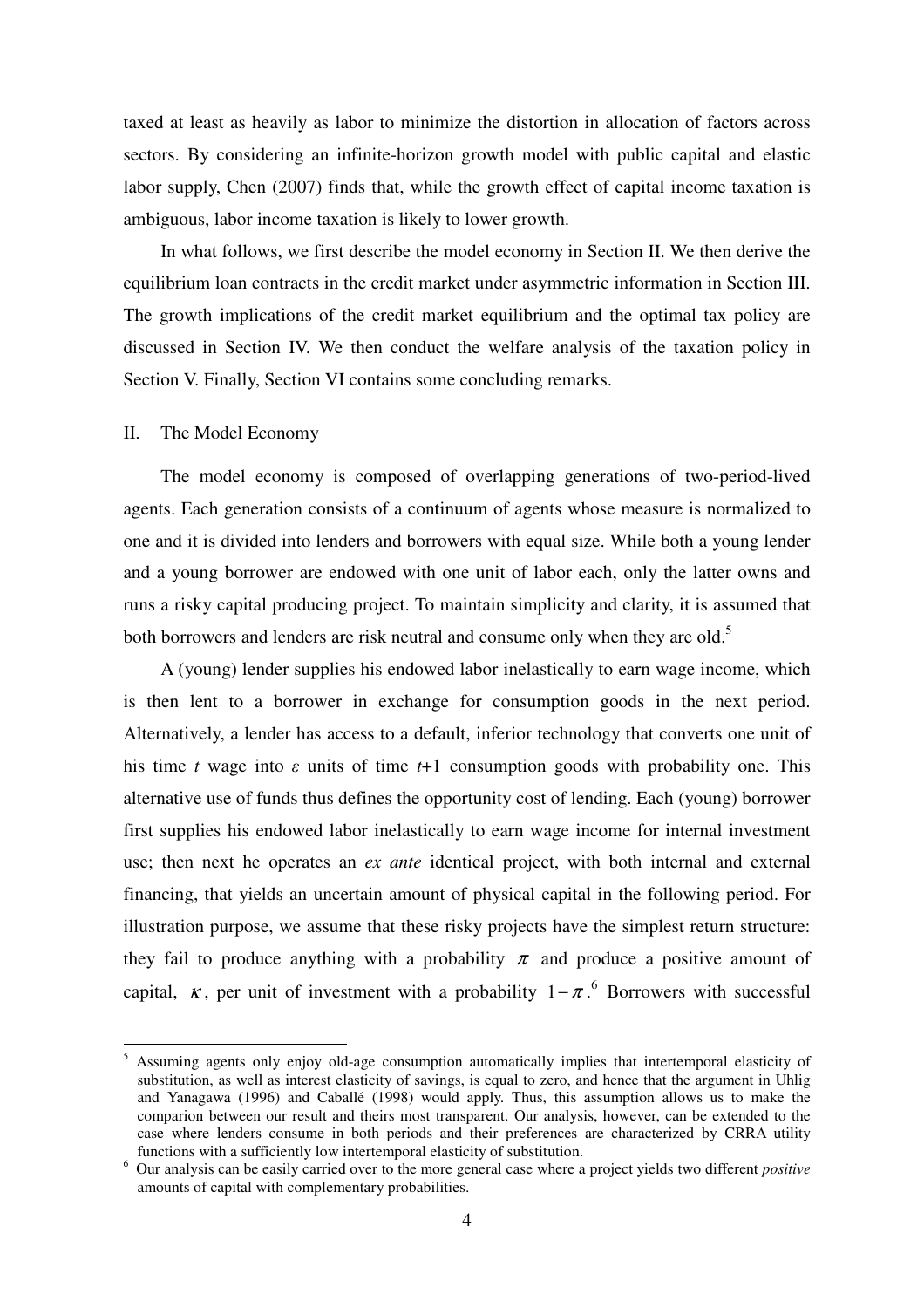projects will supply produced capital at the market rate, and hence derive capital income, when they are old. To introduce asymmetric information into the model, we assume that the realized project returns can be costlessly observed only by the borrower who operates the project and the auditing effort by the lender would cost him  $\delta$  (in terms of capital goods) per unit of loan.

 The government in our model collects both capital income and wage income taxes at the flat rates of  $\tau_{\rho}$  and  $\tau_{w}$ , respectively, to finance a public spending that is equal to a constant fraction,  $\alpha$ , of the aggregate output. The wages of the young lenders and young borrowers are taxed at the rate of  $\tau_w$ , while the returns from produced capital, net of interest repayments, of the old borrowers and the interest income of old lenders are taxed at the rate of  $\tau_{\rho}$ .

Finally, the output in period *t* is produced according to a Cobb-Douglas technology:

$$
Y_t = A K_t^{\gamma} (H_t L_t)^{1-\gamma}, \qquad 0 < \gamma < 1 \tag{1}
$$

where  $K_t$  and  $L_t$  are the aggregate capital and labor, respectively and  $H_t$  represents the stock of knowledge which acts as an Harrod-neutral technology progress parameter. Following the endogenous growth literature, we postulate that  $H_t = K_t$  so that the economy exhibits increasing returns to scale and sustainable growth in the long run. Since both young lenders and young borrowers are endowed with labor supply and the total population size is normalized to a unity measure (i.e.,  $L_t = 1$ ), the aggregate output becomes  $Y_t = AK_t$ , and the competitive rental rate of capital and wage rate of labor are equal to, respectively:

$$
w_t = (1 - \gamma)AK_t,\tag{2}
$$

$$
\rho_t = \gamma A. \tag{3}
$$

To simplify the equilibrium dynamics path later on, it is also assumed that capital depreciates completely after one period of use.

### III. The Equilibrium Loan Contract

Since a young borrower's expected payoff is strictly increasing with the size of the investment project, he will approach a lender for extra investment funds. The credit market in this model operates as follows. In each period, funds (wages of young lenders) flow from lenders to borrowers (within the same cohort) in the form of standard loan contracts,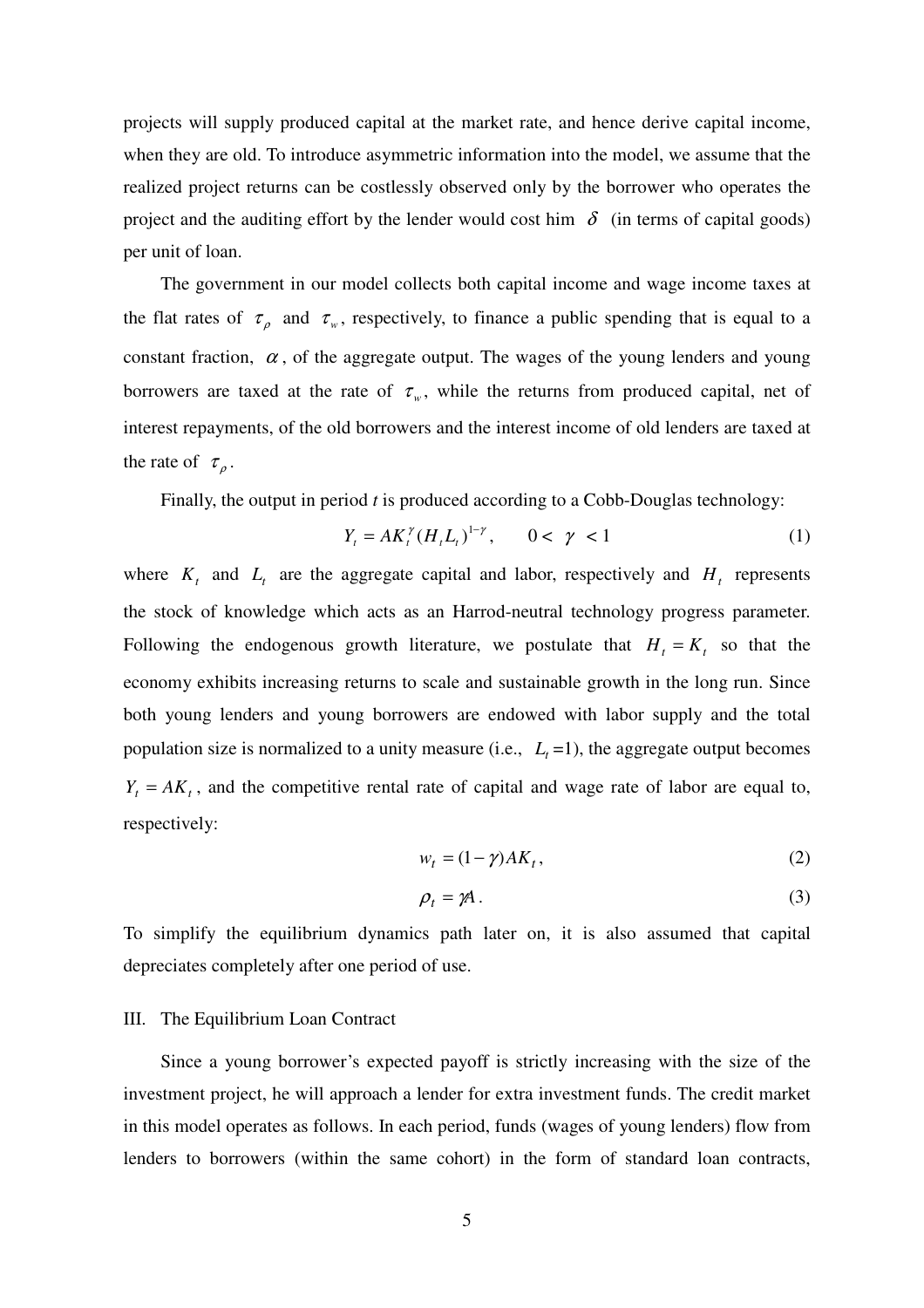through either direct or intermediated lending.<sup>7</sup> Since a borrower's project returns zero when it fails, the borrower in such a state will have to default on the loan previously borrowed. Given the asymmetric information pertaining to a project's return realizations, *ex post* monitoring/auditing by the lender is necessary to prevent a borrower from claiming default regardless of his project's actual outcome. Therefore, the loan contract offered to a borrower at time t can be characterized by  $C_t = (R_t, q_t, \phi_t)$ , where  $R_t$ (>0) is the (gross) loan rate,  $q_t$  (>0) is the loan size, and  $\phi_t$  (>0) is the probability of monitoring when default is claimed. In the event of monitoring, a borrower will be penalized by forfeiting all his income if he is caught of under reporting. As is customary in the literature, we will focus on the equilibrium contract that induces truthful revelation of their projects' returns by borrowers.

In each period, the large number of lenders competes to offer the most favorable loan contracts to borrowers, subject to the standard constraints. Given the loan contract of  $C_t = (R_t, q_t, \phi_t)$  and the tax rate on capital income of  $\tau_\rho$  and the tax rate on labor income  $\tau_w$ , a representative borrower's expected payoff (under truthful revelation) can be written as

$$
(1 - \pi)(1 - \tau_{\rho})(\kappa \rho_{t+1} Q_t - R_t q_t) \tag{4}
$$

where  $Q_t$  is the total amount of project investment by the borrower, consisting of both internal funds (his after-tax wage income) and external loans, that is,  $Q_t = (1 - \tau_w)w_t + q_t$ . A number of constraints needs be satisfied in the credit market equilibrium. First, to induce truthful revelation, an incentive compatibility condition should hold. Since  $R_t > 0$ , a borrower with failed project will obviously not have any incentive to report otherwise. Thus, we only need the following constraint that ensures the truthful revelation for borrowers with successful projects:

$$
(\kappa \rho_{t+1} Q_t - R_t q_t) \ge (1 - \phi_t) \kappa \rho_{t+1} Q_t \tag{5}
$$

This constraint says that the payoffs, net of interest payments, from truthful reporting to a borrower with successful project are greater than or equal to the payoffs if he lies about his

 $\overline{a}$ 

<sup>7</sup> Whether the loans are resulted from one-to-one lender-borrower relationships as in Bencivenga and Smith (1993) and Ho and Wang (2007) or intermediated as in Gale and Hellwig (1985) and Williamson (1986) does not affect the aggregate dynamics we study later. However, at the individual level, direct lending will lead to state-dependent old age consumption for lenders, while intermediated lending would allow lenders to achieve complete insurance against such state-dependency in old age consumption since there is no aggregate uncertainty.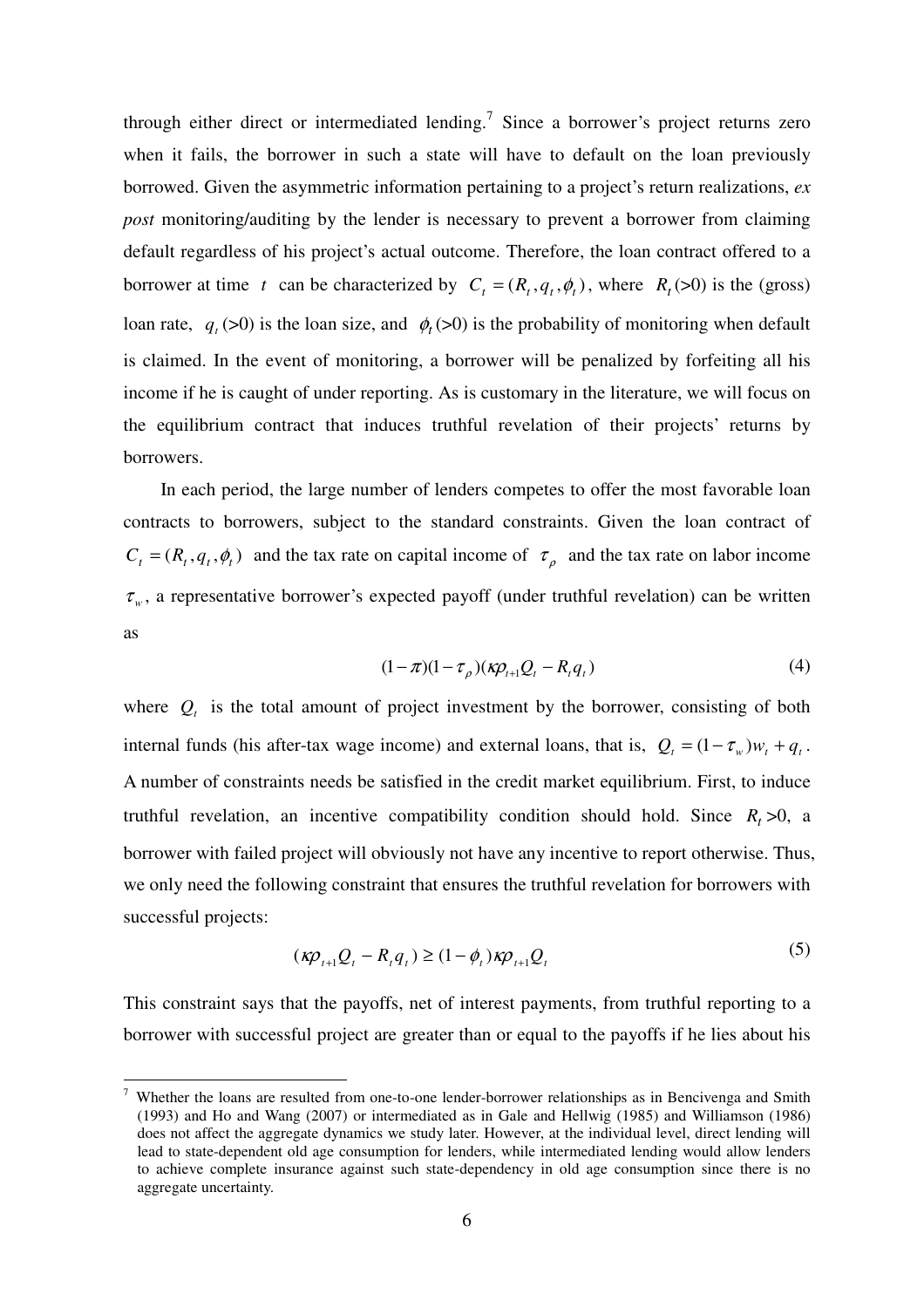project outcome *and* successfully evades the *ex post* monitoring by the lender. Second, the competition among lenders will drive the economic profit of a lender to zero. Given the opportunity cost of his funds and the monitoring cost, the lender's zero profit condition is given by

$$
(1 - \tau_{\rho})[(1 - \pi)R_t - \pi \phi_t \delta \rho_{t+1}]q_t = \varepsilon q_t, \qquad (6)
$$

where the left-hand-side is the expected net (after tax) income from the loan and the right-hand-side is the opportunity cost of the loan. Third, the inequality below is required to ensure the participation by borrowers in the credit market:

$$
\kappa \rho_{t+1} \ge R_t \,. \tag{7}
$$

Finally, the following feasibility constraint on loan size should be satisfied:

$$
q_t \le (1 - \tau_w) w_t. \tag{8}
$$

We can thus define the equilibrium loan contract at time *t* as determined by selecting  $C_t = (R_t, q_t, \phi_t)$  to maximize (4), subject to (5) – (8), for given tax rates of  $\tau_p$  and  $\tau_w$ and factor prices of  $w_t$  and  $\rho_{t+1}$ . Such an equilibrium contract can be readily solved, under the following additional technical assumptions,

$$
(1 - \pi)\kappa - \pi\delta > 0\tag{9}
$$

and

$$
\gamma^2 A[2(1-\pi)\kappa - \pi \delta](1-\tau_\rho) > 2\varepsilon \tag{10}
$$

which are satisfied with a large enough  $\kappa$ , a small enough  $\varepsilon$ .

 To solve for the equilibrium contract, we first note that the incentive compatibility constraint (5) will be binding in equilibrium, as has been well recognized in this type of problems. One can then easily derive the equilibrium loan rate and monitoring probability from the binding constraint of (5), the zero-profit condition of (6), and a binding feasibility constraint of (8) as, respectively,

$$
R_t = R = \frac{2\varepsilon\kappa}{\left[2(1-\pi)\kappa - \pi\delta\right](1-\tau_\rho)},\tag{11}
$$

$$
\phi_t \equiv \phi = \frac{\varepsilon}{\mathcal{A} \left[ 2(1 - \pi)\kappa - \pi \delta \right] (1 - \tau_\rho)}.
$$
\n(12)

The technical conditions of (9) and (10) ensure that  $R > 0$  and  $0 < \phi < 1$ . In addition, since the participation constraint (7) holds with strict inequality under (9) and (10), a borrower would like to borrow as much as possible; implying that the feasibility constraint (8) indeed binds. Thus, for the given parameter values, the equilibrium loan contract at time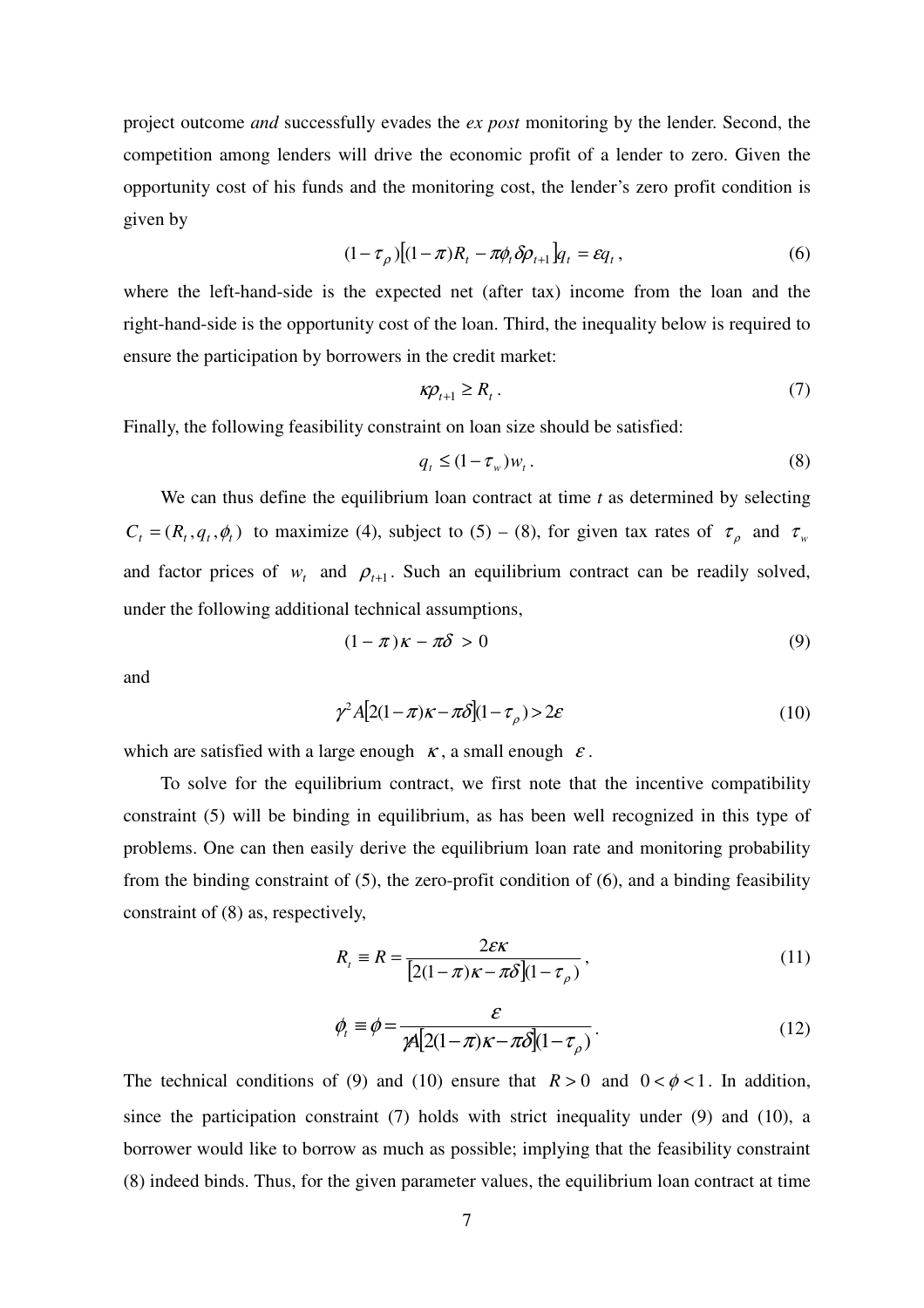*t*,  $C_t = (R_t, q_t, \phi_t)$ , is given by (8) with equality, (11), and (12).

We can then obtain from (12) an interesting and important result that the equilibrium monitoring probability  $\phi$  increases with the tax rate on capital income. This result arises from the fact that increasing capital income taxation will lead to greater incentives for borrowers with successful projects to report project failures instead, as they would have to pay a higher loan rate required by lenders to compensate for the loss of revenue due to the higher taxation. Consequently, more frequent monitoring is required to keep the incentive compatibility constraint binding. To the extent that the *ex post* monitoring represents a form of credit market inefficiency, our result suggests that capital income taxation worsens the credit market distortions by inducing a greater deadweight loss associated with wasteful monitoring activities.

# IV. Optimal Taxation: Growth Maximizing

 We now explore in this section the impact of capital income taxation, via the credit market channel, on capital accumulation and growth. To this end, we first derive the equilibrium dynamics of aggregate capital stock.

 Under the given return structure of the capital-producing projects and the equilibrium contracts described in the previous sections, the aggregate capital stock in the economy evolves according to the following equation:

$$
K_{t+1} = [2(1-\pi)\kappa - \pi\phi\delta](1-\tau_w)w_t.
$$
 (13)

Making use of (2), we can obtain the following constant growth rate of capital stock:

$$
g = \frac{K_{t+1}}{K_t} = A(1 - \gamma)[2(1 - \pi)\kappa - \pi\phi\delta](1 - \tau_w). \tag{14}
$$

Such simplified economic dynamics in the model economy is largely due to the *AK*-type of production function, which makes the wage rate proportional to the capital stock, and the linear return structure of the capital-producing projects in the model.

 On the other hand, under the equilibrium loan contract, the government's budget constraint in period *t* can be written as

$$
\alpha Y_t = \tau_w w_t + 0.5\tau_\rho (1-\pi) \{\kappa \rho_t [(1-\tau_w)w_{t-1} + q_{t-1}] - R_{t-1}q_{t-1}\} + 0.5\tau_\rho [(1-\pi)R_{t-1} - \pi \phi \delta \rho_t] q_{t-1}
$$
  
=  $\tau_w w_t + 0.5\tau_\rho \rho_t [2(1-\pi)\kappa - \pi \phi \delta](1-\tau_w)w_{t-1}.$ 

Substituting the factor prices in (2) and (3), as well as (13), into the above equation, the government budget constraint can be rewritten as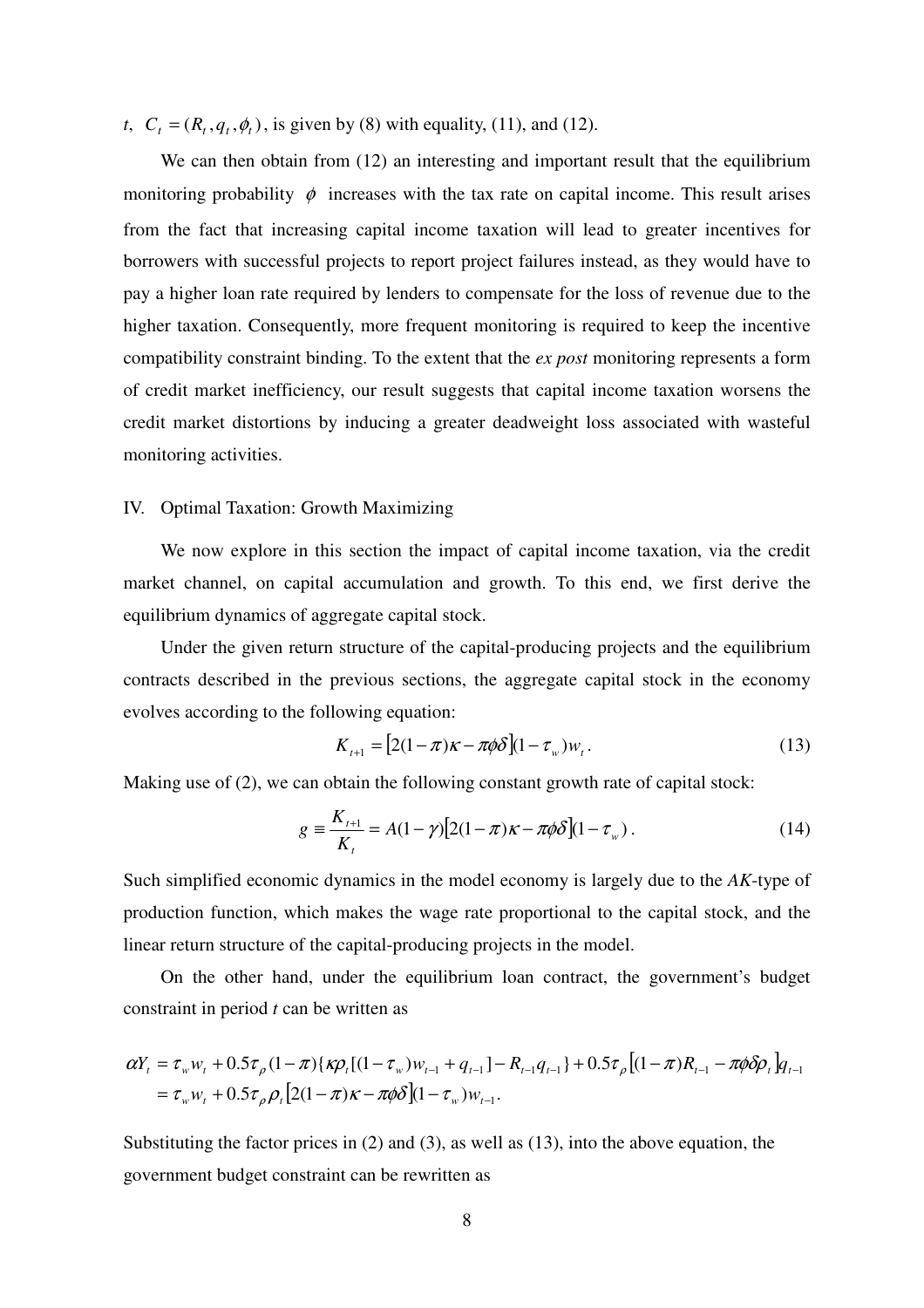$$
\alpha = (1 - \gamma)\tau_w + 0.5\gamma\tau_\rho. \tag{15}
$$

This way of writing the government budget constraint is quite revealing with regard to the intuition pointed out in the previous studies of similar models that capital income taxation is growth promoting. This is because, from (15), it is clear that an increase in the tax rate on capital income,  $\tau_{\rho}$ , will be accompanied by a decrease in the tax rate on labor income,  $\tau_{w}$ . This results in higher after-tax labor income out of which young individuals can (and will) save, which in turn translates into faster capital accumulation and growth.

Substituting  $(15)$  into  $(14)$ , we have

$$
g = A(1 - \gamma)[2(1 - \pi)\kappa - \pi\phi\delta](1 - \frac{\alpha - 0.5\gamma\tau_\rho}{1 - \gamma}),
$$
\n(16)

or, equivalently,

 $\overline{a}$ 

$$
\ln g = \ln(1 + \frac{0.5\gamma\tau_\rho - \alpha}{1 - \gamma}) + \ln[2(1 - \pi)\kappa - \pi\phi\delta] + \ln A(1 - \gamma). \tag{17}
$$

Therefore, increasing capital income taxation generates two opposing effects on growth. The first term on the right-hand-side of (17) reflects the beneficial effect through increasing loan supply that has been previously argued. More importantly, recalling (12), the second term on the right-hand-side of (17) captures the role of asymmetric information: a higher taxation on capital income introduces a negative effect on growth by worsening credit market distortions as it induces more frequent costly auditing.

It is worth to note that, if there is no information asymmetry in this model ( $\delta = 0$ ), the second term on the right-hand-side of (17) will become a constant and hence the previous result that the growth rate is monotonically increasing in the capital income tax, as in Uhlig and Yanagawa (1996) and Caballé (1998), will be restored.<sup>8</sup> However, in the presence of asymmetric information, i.e.,  $\delta > 0$ , it follows from (17) that the relationship between capital income taxation and growth in the economy is non-monotonic. In fact, it can be shown that this relationship is hump shaped: the growth rate rises initially with the capital income taxation but eventually declines when the tax rate on capital income, and consequently the induced credit market distortions, becomes too high.

 To explicitly solve for the tax rate on capital income that maximizes growth, one can obtain the following first order condition from (17):

<sup>8</sup> In this case, the optimal policy is to set the capital income tax as high as possible. Since the technical condition (10) is needed to ensure borrowers' participation in the loan market, the highest possible tax rate

on capital when  $\delta = 0$  is given by  $1 - [\varepsilon / 2\gamma^2 A(1 - \pi) \kappa]$  (< 1).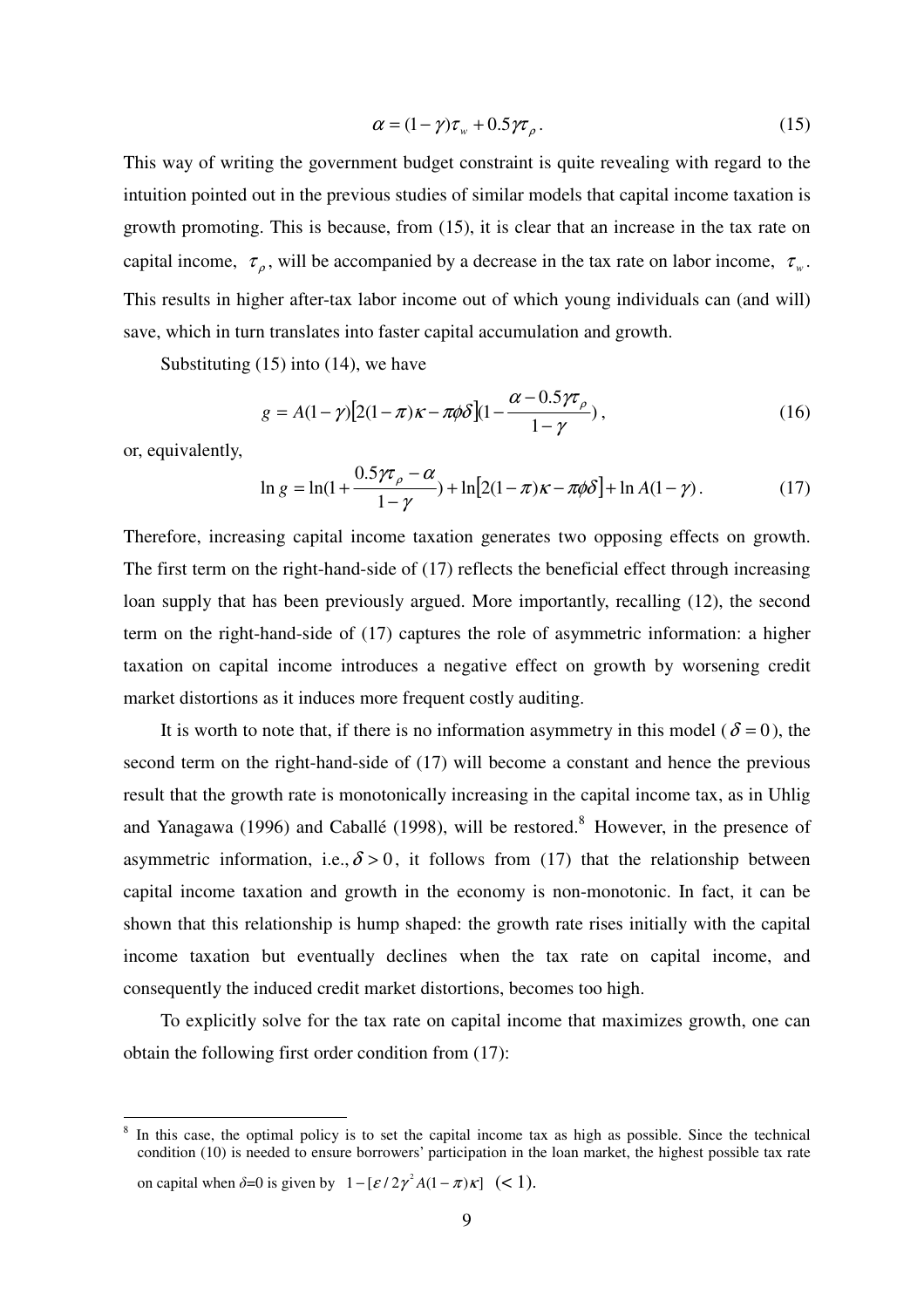$$
\frac{\partial \ln g}{\partial \tau_{\rho}} = \frac{0.5\gamma/(1-\gamma)}{1+(0.5\gamma\tau_{\rho}-\alpha)/(1-\gamma)} - \frac{\pi\delta}{2(1-\pi)\kappa - \pi\phi\delta} \cdot \frac{\partial \phi}{\partial \tau_{\rho}} = 0
$$

Recalling the determination of  $\phi$  from (12), we can solve the optimal  $\tau$  as

$$
\tau_{\rho}^* = 1 - \frac{1}{\gamma} \sqrt{\frac{(1 - \alpha - 0.5\gamma)\pi \delta \varepsilon}{A(1 - \pi)\kappa [2(1 - \pi)\kappa - \pi \delta]}}.
$$
\n(18)

.

Furthermore, to ensure (18) is indeed a maximum solution, one can readily verify that the following second order condition holds:

$$
\frac{\partial^2 \ln g}{\partial \tau_\rho^2} = -\frac{0.25\gamma^2}{(1-\gamma+0.5\gamma\tau_\rho-\alpha)^2} - \frac{\delta^2 \pi^2}{[2(1-\pi)\kappa-\delta\pi\phi]^2} (\frac{\partial \phi}{\partial \tau_\rho})^2 - \frac{\delta\pi}{[2(1-\pi)\kappa-\delta\pi\phi]} \frac{\partial^2 \phi}{\partial \tau_\rho^2} < 0.
$$

It is clear from (18) that  $\tau_{\rho}^*$  < 1. Under the parameter configurations satisfying (9), (10) and a sufficiently small  $\alpha$  to guarantee that  $1 - \alpha - 0.5\gamma > 0$  holds, it is easy to show that

$$
(1 - \tau_{\rho}^{*})^{2} = \frac{(1 - \alpha - 0.5\gamma)\pi\delta\varepsilon}{\gamma^{2}A(1 - \pi)\kappa[2(1 - \pi)\kappa - \pi\delta]} < 1 - \tau_{\rho}^{*},
$$

which implies that  $\tau_{\rho}^* > 0$ . Thus, the optimal tax rate on capital income in our model is well defined, satisfying  $0 < \tau^*_{\rho} < 1$ .

 Thus, we can readily obtain from (18) the key implication of our analysis: the credit market friction lowers the optimal taxation on capital income. This can be seen in two ways. Firstly, in the presence of asymmetric information in the credit market ( $\delta > 0$ ), the optimal tax rate on capital income is lower than its counterpart in the case with full information. Secondly, it is clear that the optimal tax rate on capital income is decreasing in the severity of asymmetric information in the credit market  $(\partial \tau_{\rho}^* / \partial \delta < 0)$ . The intuition for these two observations is as follows. Since capital income taxation worsens the credit market distortions originated from the information asymmetry, one needs be more conservative in setting the tax rate on capital in order to avoid causing excessive credit market distortions, in addition to that caused by the information asymmetry directly, and the subsequent adverse effects on growth. From the policy perspective, our analysis suggests that countries with severe asymmetric information in their credit markets should tax relatively less on capital income.

It follows from substituting (18) into (12) that the optimal auditing probability is given by

$$
\phi^* = \sqrt{\frac{(1-\pi)\kappa\varepsilon}{A(1-\alpha-0.5\gamma)\pi\delta[2(1-\pi)\kappa-\pi\delta]}}\,,\tag{19}
$$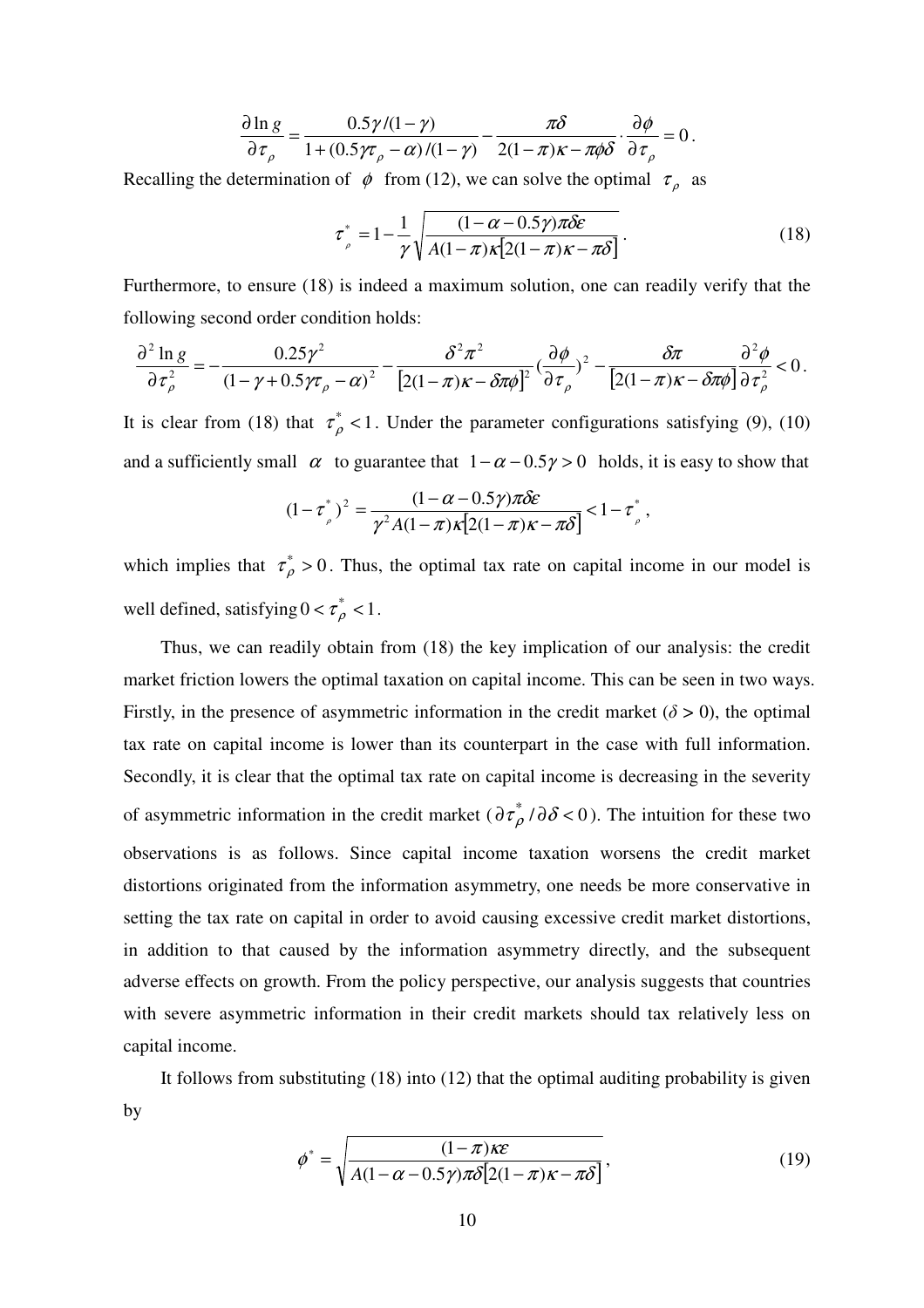which can be easily shown to be decreasing with the informational cost of  $\delta$  when  $0 < \delta < (1 - \pi)\kappa/\pi$ , which is satisfied under condition (9). This negative relationship implies that, as the credit market frictions worsen, economies should adopt more relaxed auditing policies (by lowering  $\phi$ ). Intuitively, on the one hand, the worsening of asymmetric information calls for a more stringent auditing policy in order to keep the incentive compatibility condition in check. On the other hand, as a greater credit market friction lowers the optimal tax rate on capital and hence lessens the incentive problem in the credit market, less auditing is required. The negative relationship arises since, for a small enough  $\delta$ , the second consideration always dominates.

Furthermore, with the tax rate on capital and the auditing probability determined optimally as in (18) and (19), respectively, it follows from (16) that the optimal growth rate is given by

$$
g^* = A(1-\gamma) \left[ 2(1-\pi)\kappa - \sqrt{\frac{(1-\pi)\kappa\varepsilon\pi\delta}{A(1-\alpha-0.5\gamma)[2(1-\pi)\kappa-\pi\delta]}} \right] \left[ 1 - \frac{\alpha-0.5\gamma\tau_{\rho}^*}{1-\gamma} \right]
$$

Since  $\frac{\partial \tau^*}{\partial \delta} < 0$ , it is easy to see that  $\frac{\partial g^*}{\partial \delta} < 0$ . Thus, not surprisingly, the optimal growth rate in the model economy decreases with the extent of the credit market friction.

While beyond the scope of the present paper, the above implications can be potentially testable once appropriate proxies are available. Assuming governments are setting the taxation policy (and the auditing probability) optimally to maximize growth, one can expect to observe in cross-country data that the tax rate on capital, the growth rate and the intensity of auditing are negatively correlated with the extent of market friction.

#### V. Optimal Taxation: Welfare Maximizing

 In this section, we examine the optimal taxation policy from the welfare point of view. Some studies in the literature have examined both on growth-maximizing and welfaremaximizing taxation policies, and have obtained different results. For example, while the growth-maximizing and welfare-maximizing tax rates are found to be the same in Barro (1990), there are divergences between the two in Futagami, Morita, and Shibata (1993), Lau (1995), and Penalosa and Turnovsky (2005). Thus, two questions are of particular interest here. One is whether or not the welfare-maximizing taxation policy in our model will be the same as one derived in the previous section that maximizes growth. The other is whether or not the presence of credit market friction will again lower the optimal taxation on capital in the case of welfare maximization.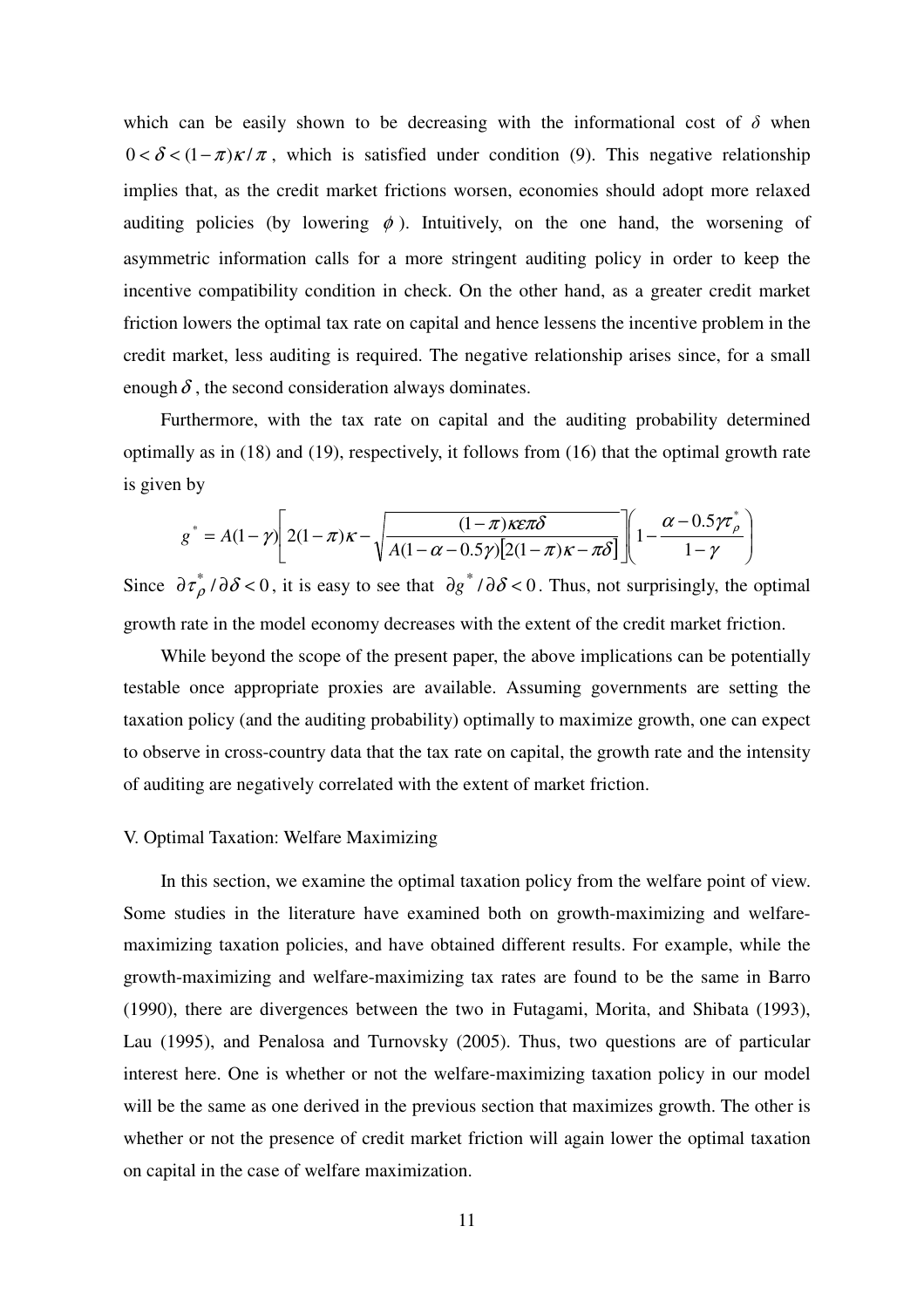Since agents in our model only consume when they are old, the welfare calculation for each generation needs only focus on the payoffs to the members of that generation when they are old. Let  $\Pi_t$  denotes the total payoffs to all members of generation *t*-1, in period *t* when they are old. Then the welfare of all generations can be expressed by

$$
\Pi = \Pi_0 + \beta \Pi_1 + \beta^2 \Pi_2 + ... = \sum_{t=0}^{+\infty} \beta^t \Pi_t ,
$$

where  $0 < \beta < 1$  is the discount rate (of the social planner).

Recalling the population composition of generation *t*-1, the old in period *t* consists of a unit measure of lenders, a measure  $\pi$  of borrowers with failed projects, and a measure  $1 - \pi$ of borrowers whose projects succeeded. Hence, based on the equilibrium contracts, the payoff to all lenders of generation *t*-1 is equal to  $\varepsilon(1 - \tau_w)w_{t-1}$  from the zero-profit condition of (6) and the binding resource constraint of (8). Since borrowers with failed projects receive zero payoffs, from the law of large numbers, the payoff to all borrowers of generation *t*-1 is given by:

$$
(1 - \pi)(1 - \tau_{\rho})\{\kappa \rho_t[(1 - \tau_w)w_{t-1} + q_{t-1}] - R_{t-1}q_{t-1}\}\
$$
  
=  $(1 - \pi)(1 - \tau_{\rho})(2\kappa \rho_t - R_{t-1})(1 - \tau_w)w_{t-1}.$ 

Thus, recalling (2), (11), (12) and (13), the welfare of generation *t*-1 is equal to

$$
\Pi_{t} = 0.5\varepsilon(1-\tau_{w})w_{t-1} + 0.5(1-\pi)(1-\tau_{\rho})(2K\rho_{t} - R_{t-1})(1-\tau_{w})w_{t-1}
$$
\n
$$
= 0.5\left[\varepsilon + (1-\pi)(1-\tau_{\rho})\left(2K\rho_{t} - \frac{2\varepsilon K}{[2(1-\pi)\kappa - \pi\delta](1-\tau_{\rho})}\right)\right](1-\tau_{w})w_{t-1}
$$
\n
$$
= 0.5\left[2(1-\pi)(1-\tau_{\rho})K\rho_{t} - \frac{\varepsilon\pi\delta}{[2(1-\pi)\kappa - \pi\delta]}\right](1-\tau_{w})w_{t-1}
$$
\n
$$
= 0.5(1-\tau_{\rho})K\left[2(1-\pi)\kappa - \frac{\varepsilon\pi\delta}{\gamma A[2(1-\pi)\kappa - \pi\delta](1-\tau_{\rho})}\right](1-\tau_{w})w_{t-1}
$$
\n
$$
= 0.5(1-\tau_{\rho})K[2(1-\pi)\kappa - \pi\phi\delta](1-\tau_{w})w_{t-1} = 0.5(1-\tau_{\rho})K\rho_{t}.
$$

Since the economy reaches the balanced growth path right away, whereby the capital stock grows a constant rate of *g*, the aggregate social welfare for all generations is represented by

$$
\Pi = \sum_{t=0}^{\infty} \beta^t \, 0.5 (1 - \tau_{\rho}) \, \gamma A K_t = 0.5 (1 - \tau_{\rho}) \, \gamma A K_0 \sum_{t=0}^{\infty} \beta^t \, g^t = \frac{0.5 \, \gamma A (1 - \tau_{\rho}) K_0}{1 - \beta g} \,, \tag{20}
$$

where  $K_0$  is the initial aggregate capital stock. Taking the logarithmic transformation of (20), we obtain

$$
\ln \Pi = \ln(0.5 \, \gamma A K_0) + \ln(1 - \tau_\rho) - \ln(1 - \beta g).
$$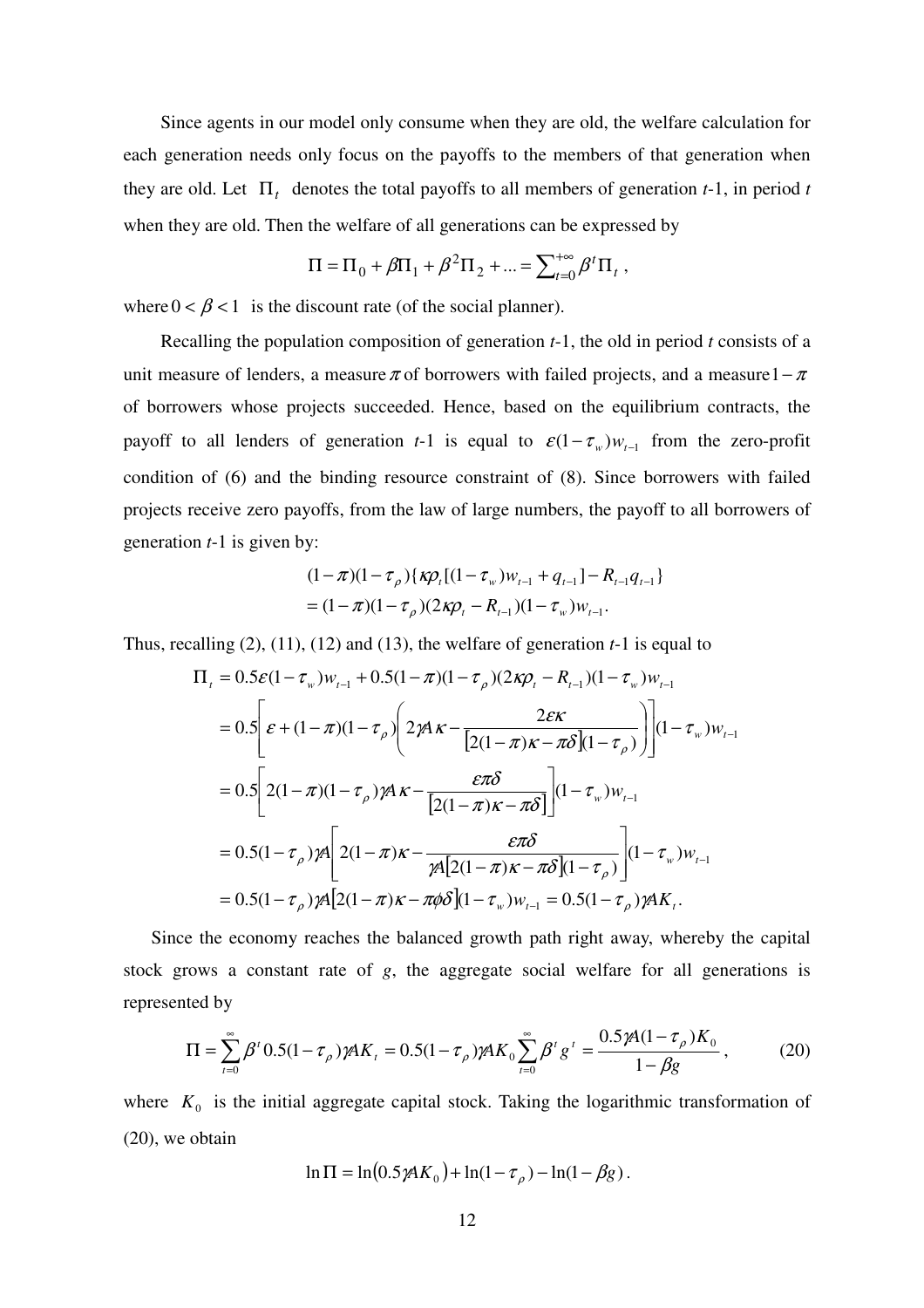The welfare-maximizing tax rate on capital must satisfy the first order condition:

$$
\frac{\partial \ln \Pi}{\partial \tau_{\rho}} = -\frac{1}{1 - \tau_{\rho}} + \frac{\beta}{1 - \beta g} \frac{\partial g}{\partial \tau_{\rho}} = 0
$$

where *g* is the growth rate given by (16) in the previous section.

It follows then that the welfare-maximizing tax rate on capital income (call it  $\tau_p^*$ ) must be smaller than the growth-maximizing rate (call it  $\tau_p^*$ ), because  $\frac{\partial \ln \Pi}{\partial \tau}$  < 0 \*  $\lt$ ∂  $\partial \ln \Pi$  $\left. \frac{\pi r}{\tau_{\rho}} \right|_{\tau_{\rho} = \tau_{\rho}^{*}} < 0$  and *g* is a concave function of  $\tau_{\rho}$ <sup>9</sup>. In addition, utilizing the first order condition and the concavity

of *g*, it is easy to check that the second order condition also holds at  $\tau_{\rho} = \tau_{\rho}^{**}$ :

$$
\frac{\partial^2 \ln \Pi}{\partial \tau_{\rho}^2} = \frac{\beta}{1 - \beta g} \frac{\partial^2 g}{\partial \tau_{\rho}^2} < 0.
$$

We can glean the intuition for the result of  $\tau_{\rho}^{**} < \tau_{\rho}^{*}$  from examining (20). The effect of capital income tax on the social welfare can be decomposed into two components: one is the effect on the initial generation of the old and the other is on all future generations. It is obvious that capital income taxation reduces the welfare of the initial old, to whom the capital income accrues. It is also clear from (20) that capital income taxation affects the welfare of all future generations through its effect on the growth rate *g*. Thus, capital income taxation generates one additional negative effect on the welfare, comparing to those on the growth rate. Consequently, the welfare-maximizing tax rate on capital is lower than its counterpart in growth maximization.<sup>10</sup>

 To see whether the presence of the credit market friction also lower the welfaremaximizing tax rate on capital, by differentiating the first order condition with respect to the informational cost  $\delta$ , we can obtain the following:

$$
\left[\frac{1}{\left(1-\tau_{\rho}^{**}\right)^2} - \frac{\beta}{1-\beta g} \frac{\partial^2 g}{\partial \tau_{\rho}^2}\right] \frac{\partial \tau_{\rho}^{**}}{\partial \delta} = \frac{\beta^2}{\left(1-\beta g\right)^2} \left(\frac{\partial g}{\partial \delta}\right) \left(\frac{\partial g}{\partial \tau_{\rho}}\right)_{\tau_{\rho}=\tau_{\rho}^{**}} + \frac{\beta}{1-\beta g} \left(\frac{\partial^2 g}{\partial \delta \tau_{\rho}}\right).
$$

Since  $\tau_{\rho}^{**} < \tau_{\rho}^{*}$ , the concavity of *g* with respect to  $\tau_{\rho}$  implies that  $\frac{\partial g}{\partial \tau}$  > 0 \*\* > ∂ ∂  $\left. \frac{\tau_\rho}{\tau_\rho=\tau_\rho^*} \right|$  $\frac{g}{g}$  > 0. In

addition, one can show from (12) and (14) that  $\frac{8}{28} < 0$ ∂ ∂ δ  $\frac{g}{g}$  < 0 and  $\frac{\partial^2 g}{\partial g}$  < 0 2  $\lt$  $\partial \delta\!\partial$ ∂  $\delta\!\!\delta\tau_\rho$  $\frac{g}{g}$  < 0. It then follows

 $\overline{a}$ 

<sup>&</sup>lt;sup>9</sup> The concavity of *g in*  $\tau_\rho$  can be shown from (16) and noting that  $\phi$  is given by (12).

 $10$  It is worth to point out that this result does not arise from the presence of asymmetric information in our model. It is rather easy to see that the same result holds when  $\delta = 0$ . Indeed, this result, and intuition of it, is similar to those in Futagami, Morita, and Shibata (1993) and Lau (1995).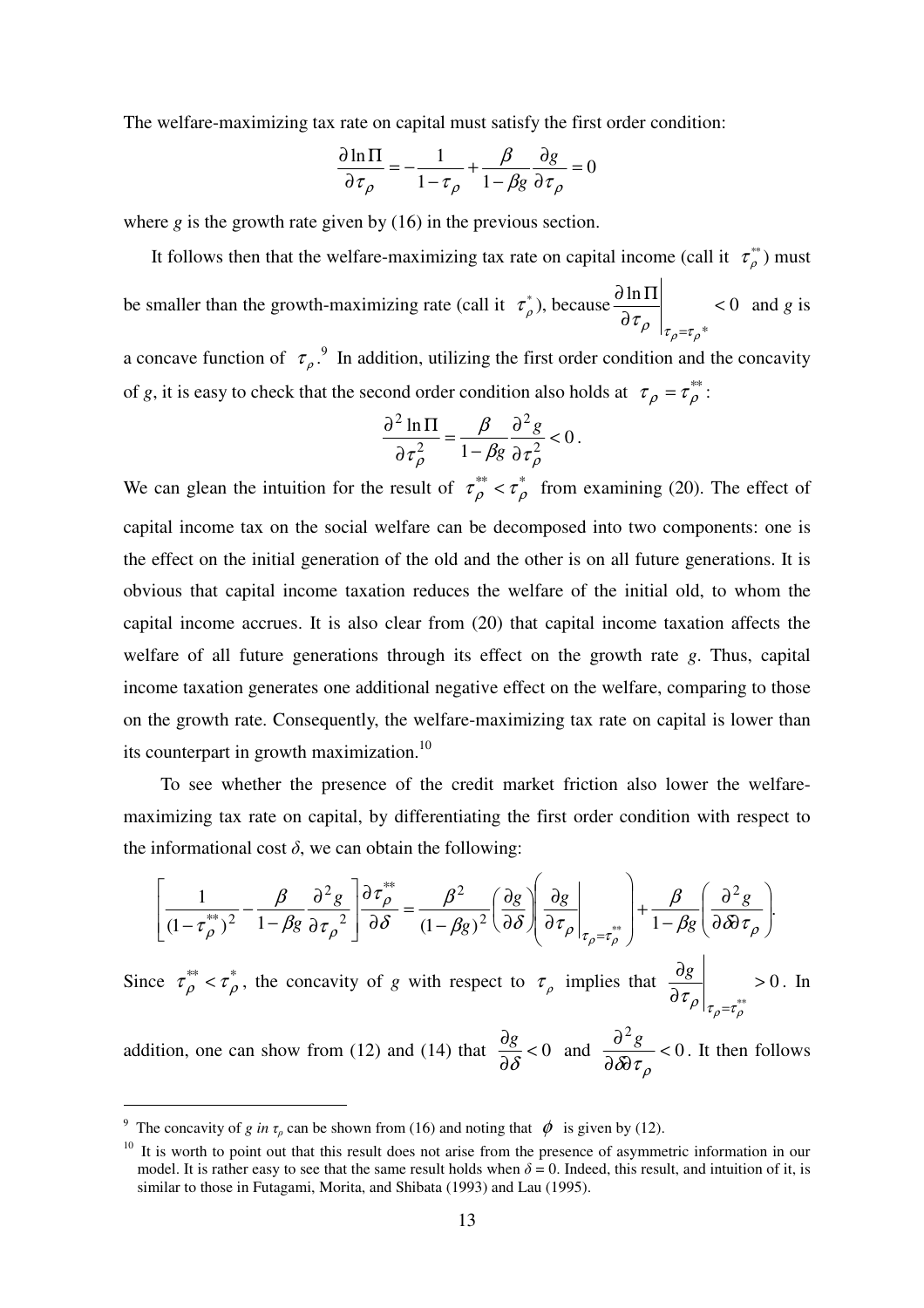that  $\frac{p}{\sqrt{2}} < 0$ \*\*  $\prec$ ∂ ∂ δ  $\frac{\tau_{\rho}}{g}$  < 0, i.e., the welfare-maximizing tax rate on capital indeed falls as the informational cost rises.

To summarize, though we cannot solve for the welfare-maximizing tax rate on capital analytically, we can conclude this section with the following two results based on the above analysis. First, the welfare-maximizing and the growth-maximizing tax rates on capital are different in our model, with the former being lower than the latter. Second, the argument that taxation on capital income should be reduced by the presence of information friction in the credit market also holds from the welfare point of view.

#### VI. Concluding Remarks

Instead of assuming a simple conversion process from consumption goods to capital goods as in typical macroeconomic models, we take a more serious approach with regard to the process of capital accumulation by assuming that capital is produced by risky projects that are financed internally by wage income and externally through a credit market with informational friction. Specifically, we have analyzed the growth and welfare implications of capital vs. labor taxation in a setting where borrowers have private information regarding the investment project realizations and state verifications by lenders are costly. Under this information structure, equilibrium loan contracts require a positive probability of *ex post* verification to induce truth-telling from borrowers, and hence give rise to credit market distortions as verification is costly. It is shown that the credit market distortions are worsened by increasing taxation on capital income, as it leads to greater monitoring efforts, and thus deadweight losses, to keep the incentive compatibility condition in check. It is because this added market inefficiency caused by capital income taxation, that we found it not optimal to set the tax rate on capital to be as high as possible, contrasting to the result established in previous studies of the similar models without informational frictions. Indeed, both the growth-maximizing and the welfare-maximizing tax rates on capital are found to be strictly less than one and decreasing with the extent of the credit market friction. From the policy perspective, our analysis yields the following cross-country implications: (i) economies with more severe problem of information asymmetry in marketplace should impose a smaller tax rate on capital income; and (ii) auditing requirements or, loosely speaking, contract enforcement should be made more lax as the market frictions worsen.

Comparing to Ho and Wang (2007), the present paper makes several new contributions.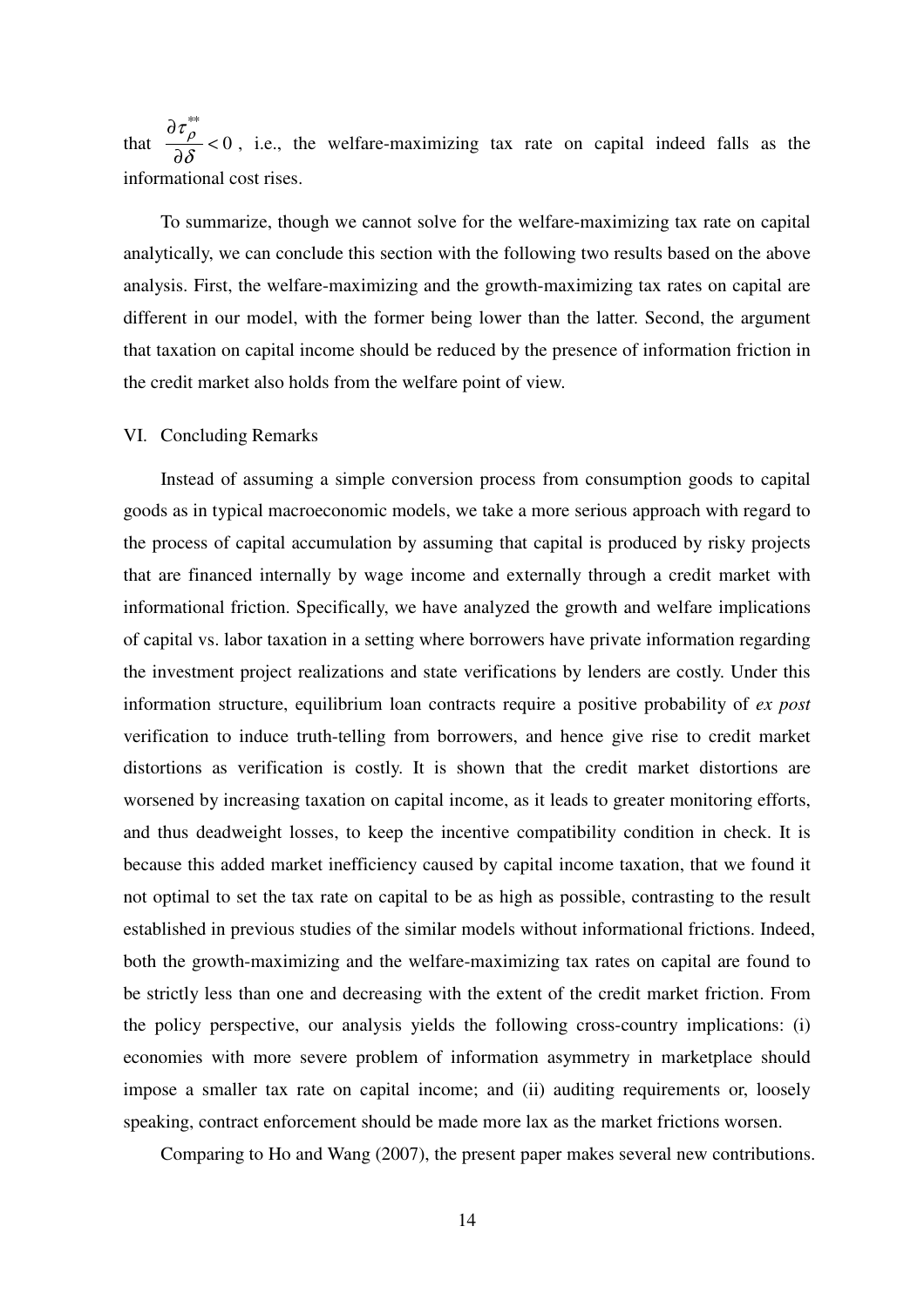First, we extend the former analysis to an environment in which capital-producing projects are financed by both internal and external funds, where the external funds are intermediated through a credit market that is plagued with costly state verification – a widely discussed form of credit market imperfection in the literature. Even though we find the same qualitative implication about the optimal taxation on capital, we think the current study is still important and useful as a formal robustness check with regard to different model specifications and different information structures. Second, not only that information asymmetry can be of different forms, these different varieties of informational frictions are likely to coexist in the marketplace at the same time. In such a likely event, our present analysis then can be interpreted as providing an additional channel through which informational frictions justify a low taxation on capital income. Third, while Ho and Wang (2007) only focuses on the optimal taxation from the standpoint of economic growth, the present paper includes a formal analysis on the optimal taxation policy from the welfare perspective as well. In this connection, our result here regarding the welfare-maximizing taxation policy further strengthens the previous call for a more conservative tax policy on capital income in the presence of credit market frictions.

When the credit market, through which capital-producing projects are financed, is plagued with asymmetric information, taxation on capital creates a distortion in borrowers' incentives insofar it leads to greater tendency to cheating behavior. To counter this increased likelihood for cheating, more stringent contract enforcement is then needed. Consequently, since enforcement is costly, capital income taxation generates additional deadweight losses in terms of economic resources, growth, and welfare. On the whole, our analysis here presents a robust argument for lowering capital income taxation in the presence of credit market frictions.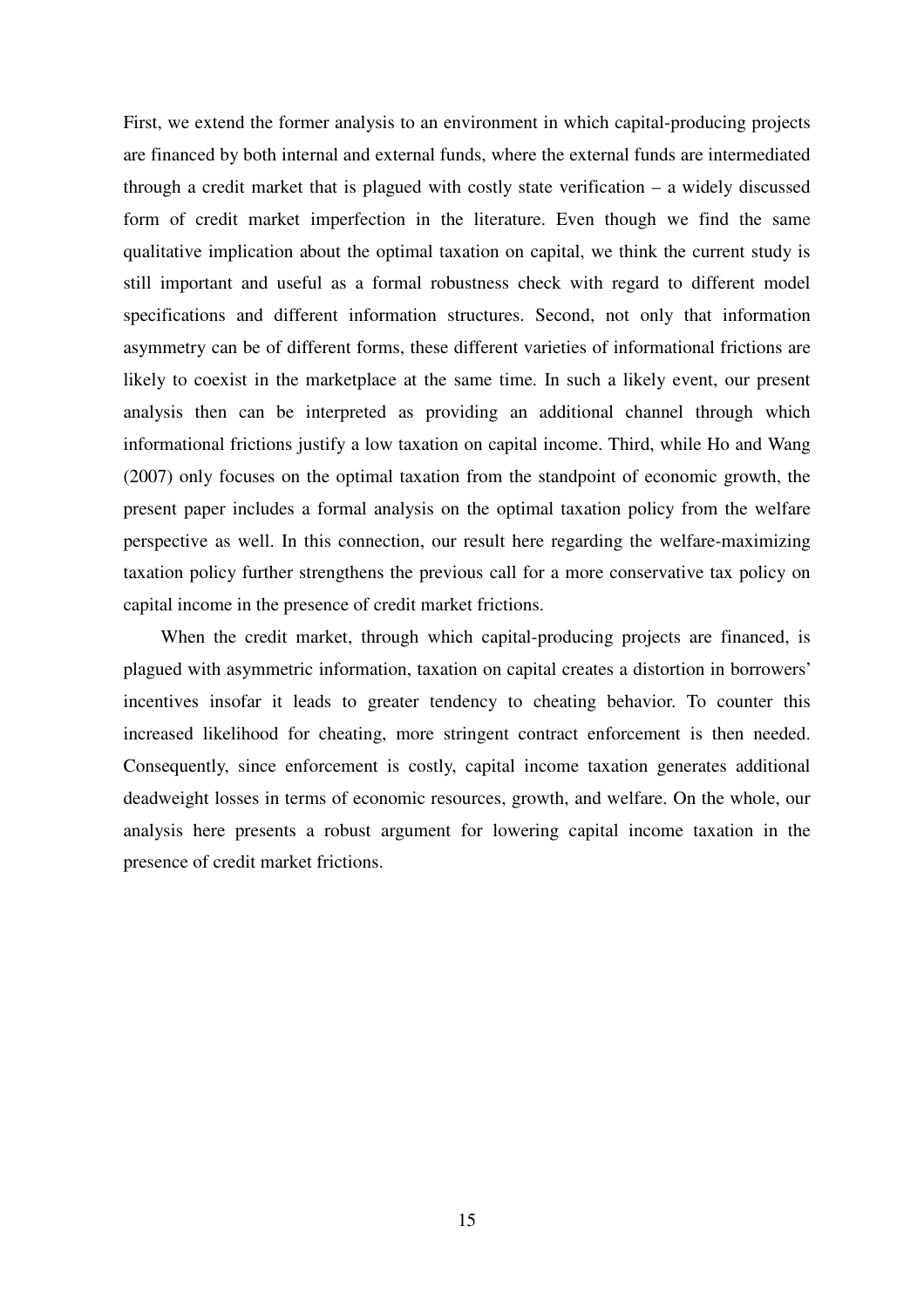References:

- Barro, R., 1990. "Government spending in a simple model of endogenous growth." *Journal of Political Economy 98*, S103-S125.
- Bencivenga, V.R., Smith, B.D., 1993. "Some consequences of credit rationing in an endogenous growth model." *Journal of Economic Dynamics and Control* 17, 97-122.
- Bernake, B., Gertler, M., 1989. "Agency cost, net worth and business fluctuations." *American Economic Review* 79, 14-31.
- Caballé, J., 1998. "Growth effects of taxation under altruism and low elasticity of intertemporal substitution." *Economic Journal* 108, 92-104.
- Chamley, C., 1986. "Optimal taxation of capital income in general equilibrium with infinite lives." *Econometrica* 54, 607-622.
- Chen, Been-Lon, 2007. "Factor taxation and labor supply in a dynamic one-sector growth model." *Journal of Economic Dynamics and Control* 31(12), 3941-3964.
- Futagami, K., Morita, Y., Shibata, A. 1993. "Dynamic analysis of an endogenous growth model with public capital." *Scandinavian Journal of Economics* 95, 607-625.
- Gale, D., M. Hellwig. 1985. "Incentive compatible debt contracts: the one period problem." *Review of Economic Studies* 52: 647-663.
- Ho, W.H., Wang, Y., 2007. "Factor income taxation and growth under asymmetric information." *Journal of Public Economics* 91, 775-789.
- Jacobs, B., Bovenberg, A.L., 2004. "Optimal capital income taxation with endogenous human capital formation." Manuscript.
- Jones, L.E., Manuelli, R.E., 1992. "Finite lifetimes and growth." *Journal of Economic Theory* 58, 171-197.
- Jones, L.E., Manuelli, R.E., Rossi, P.E., 1997. "On the optimal taxation of capital income." *Journal of Economic Theory* 73, 93-117.
- Joydeep, B., 1998. "Credit market imperfections, income distribution and capital accumulation." *Economic Theory* 11, 171-200.
- Judd, K.L., 1985. "Redistributive taxation in a simple perfect foresight model." *Journal of Public Economics* 28, 59-83.
- Lau, S.H. Paul, 1995. "Welfare-maximizing vs. growth-maximizing shares of government investment and consumption." *Economic Letters* 47, 351-359.
- Lucas, R.E., 1990. "Supply-side economics: an analytical review." *Oxford Economic Papers* 42, 293-316.
- Milesi-Ferretti, G.M., Roubini, N., 1998. "On the taxation of human and physical capital in models of endogenous growth." *Journal of Public Economics* 70, 237--254.
- Pecorino, P., 1993. "Tax structure and growth in a model with human capital." *Journal of Public Economics* 52, 251-271.